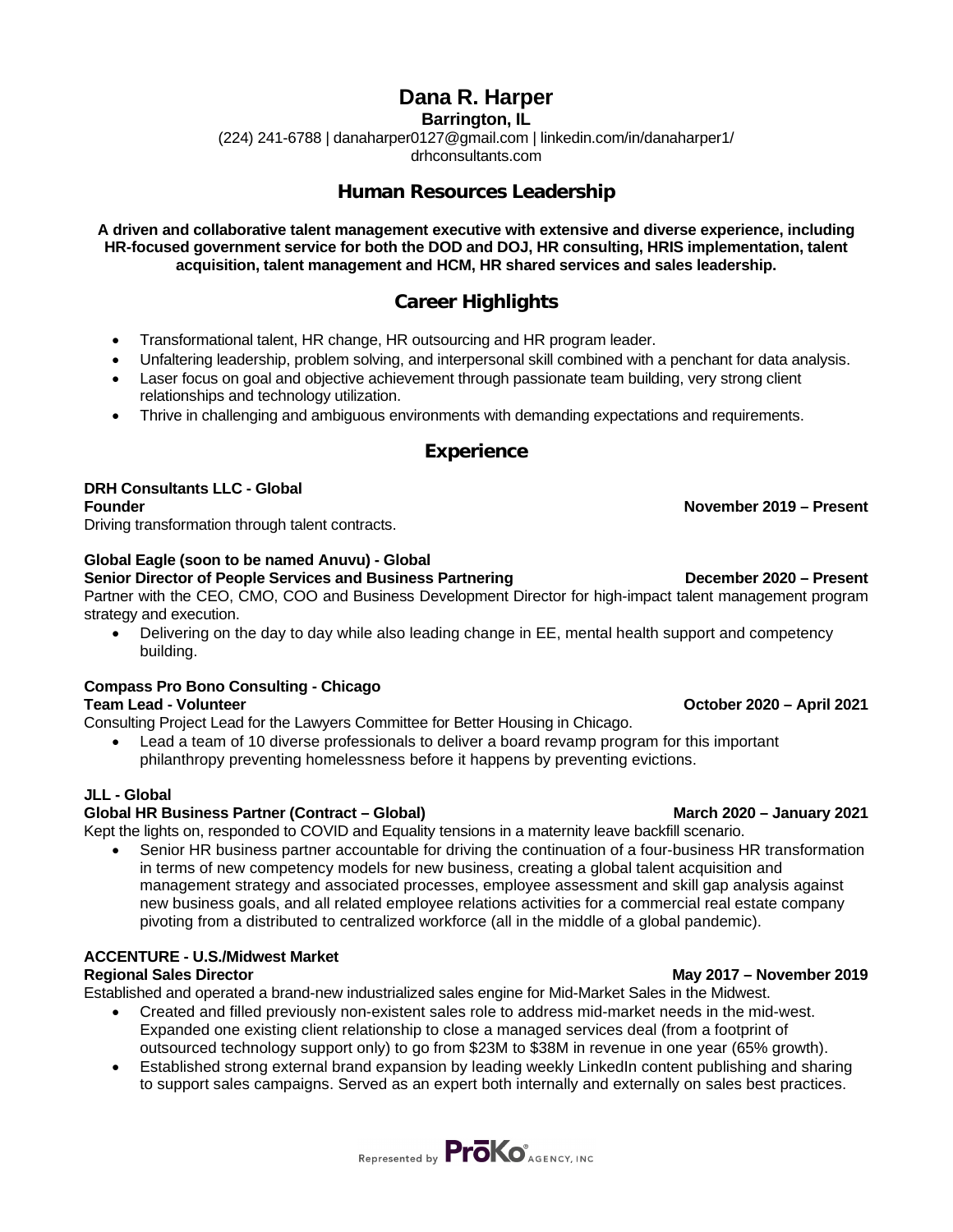# **ACCENTURE - Global**

Created and oversaw a client-save program to bring service levels to contractual levels by partnering with Ultimate Software post tool implementation. Re-booted a team in India and the Philippines to ensure contract targets were met.

• Turned a global outsourced team's performance to HR contractual requirements from 40% of "meets" to 90% to see a reduction in days to close that brought operating margin on the deal from 23% to 32%. Upskilled teams in Application Outsourcing, improved transaction processing and worked with US-based software vendors around the clock to turn application performance around in 60 days without client support (relationship was near-irreparable).

### **ACCENTURE - Global**

### **Global Shared Services Director April 2015 – September 2016**

Commanded all Outsourced Services for a large technology client of Accenture's in Silicon Valley. Ran a program to stand up the HR area of work and then created continuous improvement plans to ensure contractual requirements were met.

- Led a 1000-person global organization across the US, UK, China and India to serve this client.
- Transformed this area of the P&L for the overall client leadership team. This included revenue management, backlog creation, sales pipeline management, work proposals and profitability target achievement. Sold over 45M in new work and maintained Accenture's margin requirements (confidential).
- Re-imagined all improvement and run operations for a floundering HR "tower" of work to see contractual requirements met (where previously they were not).

### **ACCENTURE – North America**

### **North America Talent Acquisition Director Community Community Community Community Community Community Community Community Community Community Community Community Community Community Community Community Community Community**

Ensured hiring targets were met by leading 500 Recruitment Marketing, Recruiters (Executive, Campus, Diversity and Military), and Administrators partnering with the CHRO and business leaders across the organization.

- Continually asked to market Accenture externally by publicly speaking at conferences, holding events with other partnering companies and served as the face of Talent Acquisition across Chicago.
- Changed recruiter productivity for the better by 20% by finding new ways to measure hires, TTF and leading the recruiting team to streamline the interview process, take a consultative approach with hiring managers and digitize the candidate screening process in a team that had been transactional in the past.
- Completely changed the recruiting candidate selection process to see Accenture North America succeed in being recognized as a leader in Military Hiring and a top target for Campus Candidates externally in the market. Today, Accenture is top 10 in the market whereas they had not been on the map before.
- Digitized Accenture's entire candidate experience to include process transparency and tracking for both internal and external candidates so that people have complete transparency in recruiting.

### **General Electric Healthcare - Global**

### **Human Capital Operations Director June 2011 – October 2012**

Responsible for creating fresh and implementing human capital/talent management practices across global consulting practices. This included workforce/capacity planning, recruiting, competency/capability development, career management, and efficiency/metrics.

- Led the development a unique talent assessment process (called a Talent Review board) that drove partnership across the Talent agenda between managers, employees and HR (executive development/EE).
- Provided end to end human resources business partnership for multiple global functions and leaders.
- Transformational coached managers and HR peers on human capital practices, with a primary focus talent development/organization effectiveness in a consultative environment (not just healthcare).
- Ensured without a doubt that in the role of HRBP, business leaders were staffing, developing, rewarding and retaining talent to ensure world-class diversity and inclusion metrics - with employer of choice status.

**HR Shared Services Director September 2016 – May 2017**